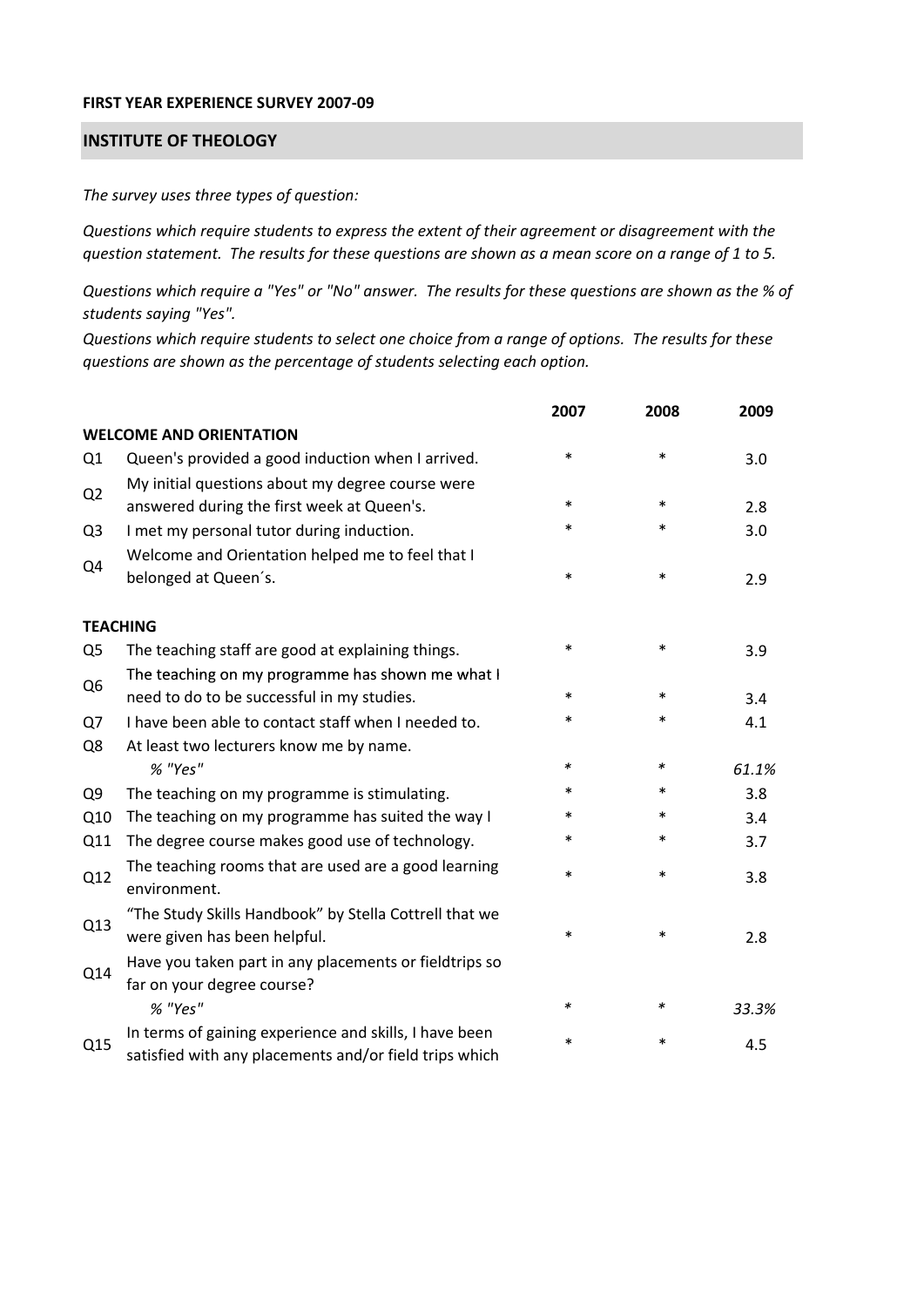|                 |                                                                                                      | 2007   | 2008   | 2009   |
|-----------------|------------------------------------------------------------------------------------------------------|--------|--------|--------|
|                 | <b>ASSESSMENT AND FEEDBACK</b>                                                                       |        |        |        |
| Q16             | Feedback on my work has been prompt (within three<br>weeks of submission of the work).               | 3.9    | 3.9    | 3.9    |
| Q17             | Feedback on my work has helped me in my learning.                                                    | 3.8    | 3.8    | 3.8    |
| Q18             | The criteria used in assessing work were made clear at<br>the beginning of my programme.             | 3.8    | 3.8    | 3.8    |
| Q19             | I am satisfied with my academic performance on my<br>modules.                                        | 3.8    | 3.8    | 3.8    |
|                 | <b>LEARNING RESOURCES</b>                                                                            |        |        |        |
| Q <sub>20</sub> | The library resources (eg, books, journals) are good<br>enough for my needs.                         | $\ast$ | $\ast$ | 3.8    |
| Q21             | The library services (eg, borrower services, information,<br>training) are good enough for my needs. | $\ast$ | $\ast$ | 3.5    |
| Q <sub>22</sub> | I have been able to access computers when I needed to.                                               | $\ast$ | $\ast$ | 3.7    |
| <b>SERVICES</b> |                                                                                                      |        |        |        |
|                 | Where I have used them, I have been satisfied with the following:                                    |        |        |        |
| Q <sub>23</sub> | <b>Accommodation Office</b>                                                                          | $\ast$ | $\ast$ | 3.6    |
| Q24             | <b>Admissions Office</b>                                                                             | $\ast$ | $\ast$ | 3.5    |
| Q <sub>25</sub> | <b>Campus Eating Places</b>                                                                          | $\ast$ | $\ast$ | 3.9    |
| Q <sub>26</sub> | Careers Services, Work Placement Centre, Jobshop                                                     | *      | $\ast$ | 3.8    |
| Q27             | <b>Counselling Service</b>                                                                           | $\ast$ | $\ast$ | 3.2    |
| Q <sub>28</sub> | <b>Disability Services</b>                                                                           | $\ast$ | *      | 3.6    |
| Q <sub>29</sub> | <b>Health Services</b>                                                                               | *      | $\ast$ | $\ast$ |
| Q30             | <b>Finance Office</b>                                                                                | $\ast$ | *      | 3.7    |
| Q <sub>31</sub> | Learning Development Service                                                                         | $\ast$ | $\ast$ | 3.2    |
| Q <sub>32</sub> | Queen's International                                                                                | *      | *      | 2.5    |
| Q <sub>33</sub> | Queen's Sport (PEC)                                                                                  | *      | $\ast$ | 3.5    |
| Q34             | Student Jobshop                                                                                      | $\ast$ | $\ast$ | 3.3    |
| Q <sub>35</sub> | <b>Student Records and Examinations</b>                                                              | $\ast$ | *      | 3.6    |
| Q36             | <b>Student Support</b>                                                                               | $\ast$ | $\ast$ | $\ast$ |
| Q <sub>37</sub> | <b>Student Guidance Centre</b>                                                                       | $\ast$ | $\ast$ | 3.8    |
| Q38             | Students' Union                                                                                      | $\ast$ | $\ast$ | 3.8    |
| Q39             | <b>University Clubs and Societies</b>                                                                | $\ast$ | *      | 3.7    |
| Q40             | The Students' Union has enhanced my experience at<br>Queen's                                         | $\ast$ | $\ast$ | 2.9    |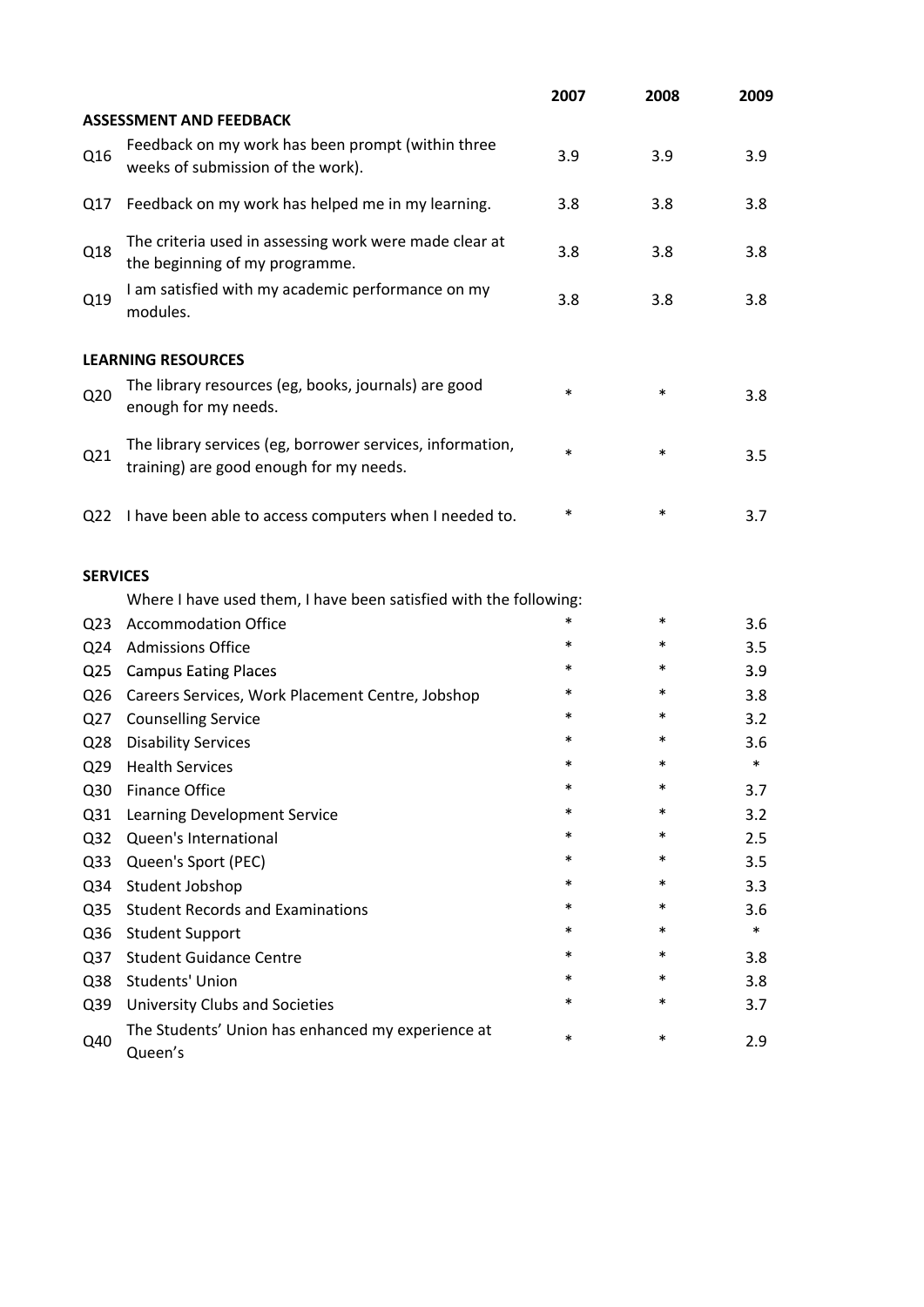|                 |                                                                                                  | 2007   | 2008   | 2009 |
|-----------------|--------------------------------------------------------------------------------------------------|--------|--------|------|
| <b>ADVICE</b>   |                                                                                                  |        |        |      |
|                 | I have received sufficient guidance about the academic choices open to me:                       |        |        |      |
| Q41             | Pre-Admission (from Admissions Office)                                                           | *      | $\ast$ | 2.8  |
| Q42             | Post-admission (from Schools, Academic Staff)                                                    | $\ast$ | $\ast$ | 2.6  |
| Q43             | From other staff in the School (once I had arrived at                                            | *      | $\ast$ | 3.3  |
| Q44             | Queen's information on tuition fees and bursaries was<br>helpful.                                | $\ast$ | $\ast$ | 3.2  |
|                 | The most useful source of information on tuition fees                                            |        |        |      |
| Q45             | and financial support was:                                                                       |        |        |      |
|                 | Secondary School                                                                                 | $\ast$ | $\ast$ | ∗    |
|                 | E&LB/LEA                                                                                         | $\ast$ | $\ast$ | *    |
|                 | <b>UCAS</b>                                                                                      | *      | *      | ж    |
|                 | Queen's literature (leaflets, correspondence)                                                    | $\ast$ | $\ast$ | ∗    |
|                 | Queen's website                                                                                  | $\ast$ | ∗      | ∗    |
|                 | Other                                                                                            | $\ast$ | $\ast$ | ∗    |
|                 | PERSONAL DEVELOPMENT                                                                             |        |        |      |
| Q46             | My programme requires me to work with other<br>students.                                         | $\ast$ | $\ast$ | 3.6  |
| Q47             | I have received sufficient advice about Personal<br>Development Planning (PDP).                  | $\ast$ | $\ast$ | 2.2  |
| Q48             | I am not as motivated towards my studies as I should<br>be.                                      | $\ast$ | $\ast$ | 3.1  |
| Q49             | Having Personal Tutors for first year students is a good<br>idea.                                | $\ast$ | $\ast$ | 3.8  |
| Q50             | I haven't done the background reading expected of me.                                            | $\ast$ | ∗      | 3.1  |
| Q51             | Academic work at this level is harder than I expected it<br>to be.                               | *      | $\ast$ | 3.0  |
| Q <sub>52</sub> | I feel I have made the right choice of programme.                                                | $\ast$ | $\ast$ | 4.1  |
| Q53             | I know what I want to do when I graduate.                                                        | *      | $\ast$ | 3.3  |
| Q54             | I am confident that my programme will lead to a job at<br>a level that matches my qualification. | $\ast$ | $\ast$ | 3.3  |
| Q <sub>55</sub> | I enjoy the social side of being at Queen's.                                                     | $\ast$ | $\ast$ | 3.8  |
| Q56             | I know about Degree Plus.                                                                        | $\ast$ | $\ast$ | 2.9  |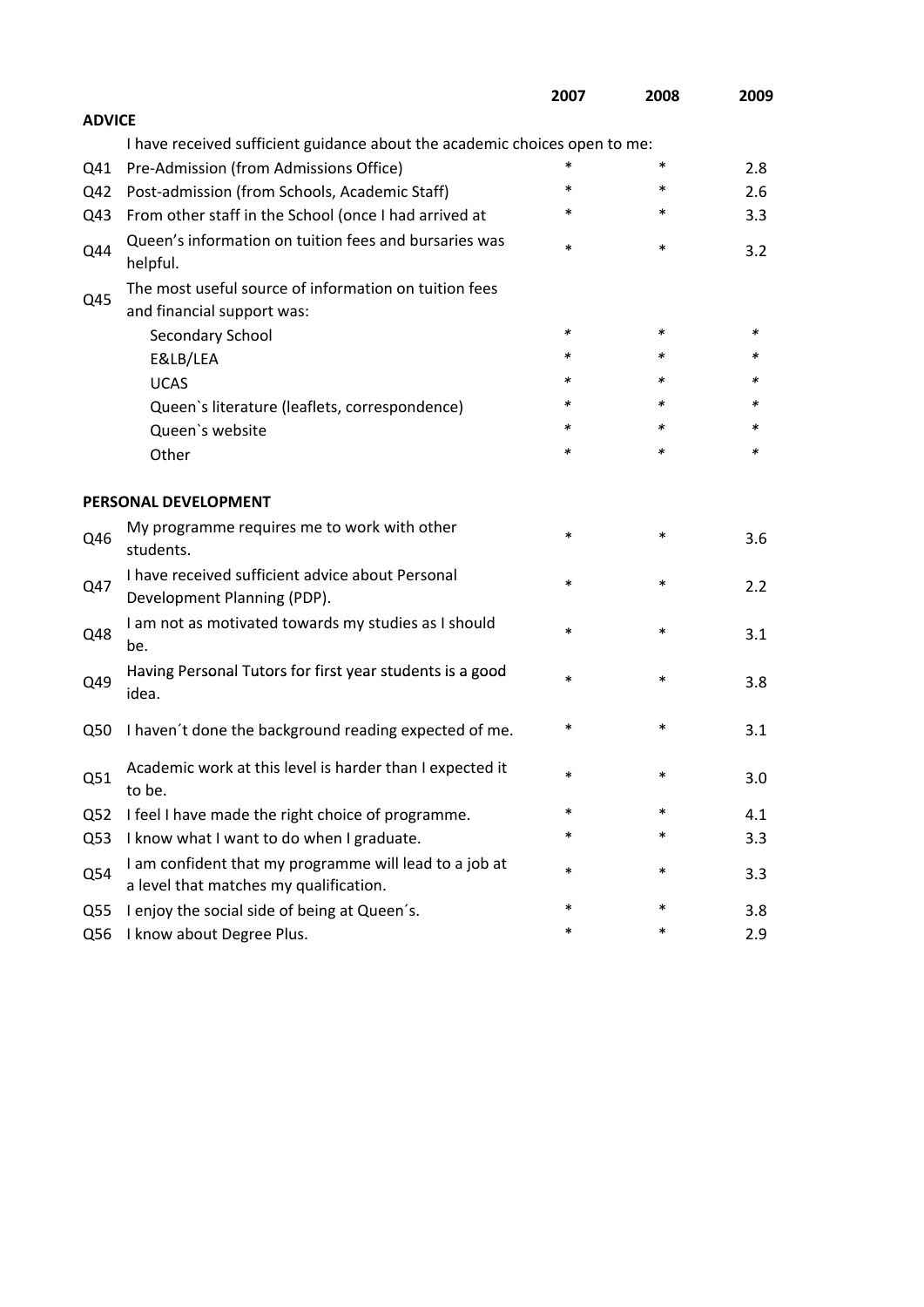|     |                                                                        | 2007   | 2008   | 2009  |
|-----|------------------------------------------------------------------------|--------|--------|-------|
|     | <b>ORGANISATION AND MANAGEMENT</b>                                     |        |        |       |
|     | How many hours of time-tabled classes (eg, lectures,                   |        |        |       |
| Q57 | tutorials, seminars, practicals) have you had scheduled                |        |        |       |
|     | $0 - 6$                                                                | $\ast$ | $\ast$ | 11.1% |
|     | $7 - 12$                                                               | *      | ∗      | 88.9% |
|     | $13 - 18$                                                              | *      | ∗      | 0.0%  |
|     | 19-24                                                                  | *      | *      | 0.0%  |
|     | $25+$                                                                  | *      | ∗      | 0.0%  |
|     | How many days per week during term-time do you                         |        |        |       |
| Q58 | typically come to Queen's to study?                                    |        |        |       |
|     | 1                                                                      | *      | $\ast$ | 11.8% |
|     | $\overline{2}$                                                         | *      | ∗      | 0.0%  |
|     | 3                                                                      | *      | ∗      | 47.1% |
|     | 4                                                                      | *      | ∗      | 35.3% |
|     | $5+$                                                                   | *      | *      | 5.9%  |
|     |                                                                        |        |        |       |
|     | <b>STUDY LIFE BALANCE</b>                                              |        |        |       |
| Q59 | Where are you living while you are attending Queen's?                  |        |        |       |
|     | At Home                                                                | $\ast$ | ∗      | 55.6% |
|     | Other private accommodation                                            | *      | ∗      | 27.8% |
|     | University run accommodation                                           | ∗      | ∗      | 16.7% |
|     | Have you been required to take on employment (part-                    |        |        |       |
| Q60 | time, full-time) to finance yourself through university?               |        |        |       |
|     | % "Yes"                                                                | *      | *      | 66.7% |
|     | Please select the number of hours you work in your job                 |        |        |       |
| Q61 | per week:                                                              |        |        |       |
|     | 1-5                                                                    |        |        | 25.0% |
|     | $6 - 10$                                                               | ∗      | *      | 50.0% |
|     | $10 - 15$                                                              | ∗      | ∗      | 16.7% |
|     | $16 - 20$                                                              | ∗      | ∗      | 8.3%  |
|     | $21 - 25$                                                              | *      | *      | 0.0%  |
|     | $26+$                                                                  | ∗      | ∗      | 0.0%  |
| Q62 | I find it difficult to balance academic and other commitments such as: |        |        |       |
|     | Social Life                                                            | *      | ∗      | 2.4   |
|     | Work (part-time, full-time)                                            | *      | $\ast$ | 2.9   |
|     | Caring for others (parent, partner, children)                          | *      | $\ast$ | 2.8   |